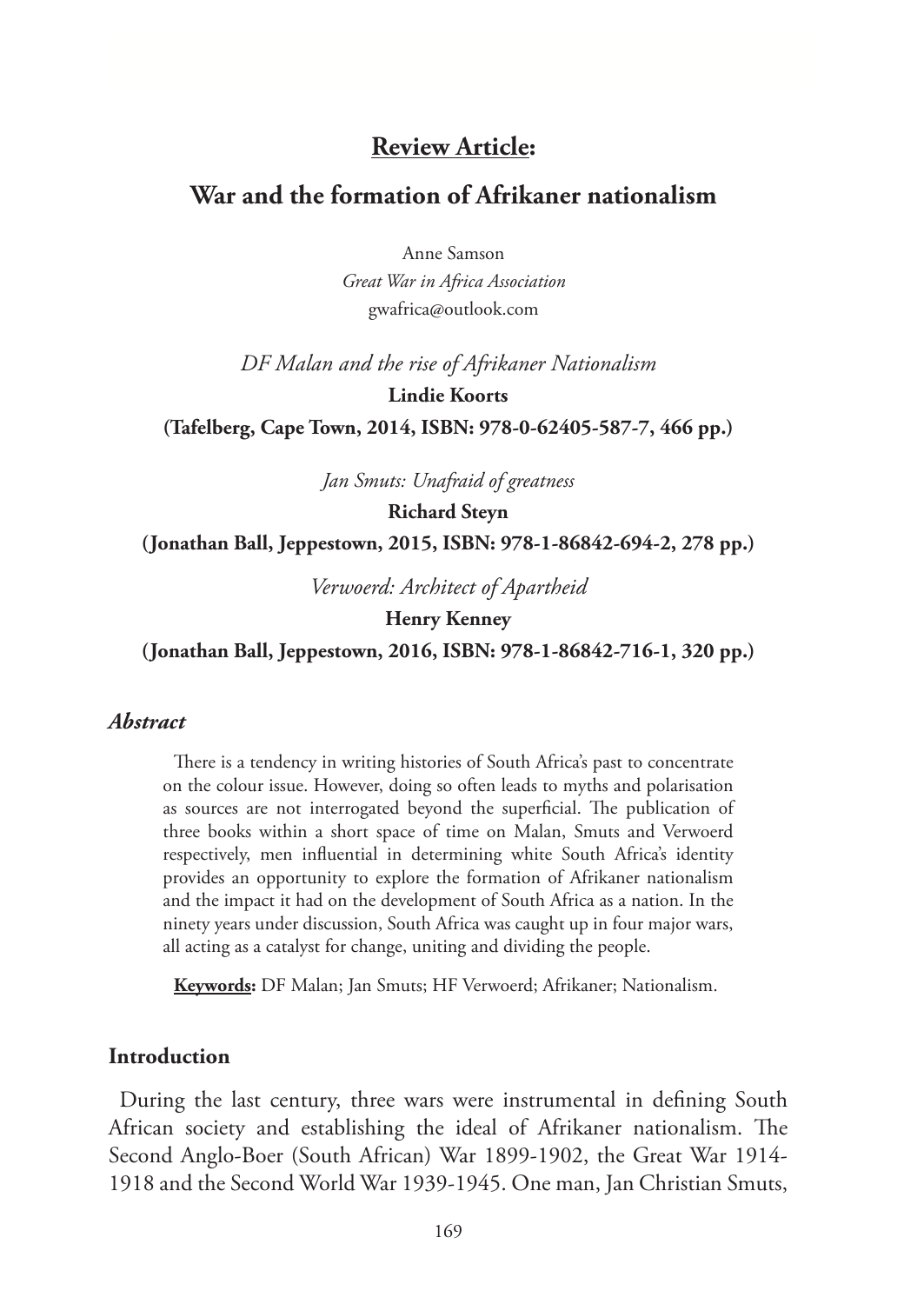was to play a major part in all three, another, Daniel Francois (DF) Malan, although initially on the side-line became more prominent with the end of each, whilst a third, Hendrik Frensch (HF) Verwoerd was a child of the first, came to prominence after the third war and saw the start of the fourth. He was a foreigner, not South African born. A fourth man, not the focus of this paper but one who cannot be excluded, JBM Hertzog<sup>1</sup> was Smuts' contemporary, taking an active part in the 1899 war and opposing South African involvement in the First World War. He died in 1942 during the Second World War, aged 76.

Towards the end of the nineteenth century, Afrikaner nationalism as a concept and political ideology gained momentum as the two Boer republics of the Free State and the Transvaal felt more threatened by the encroachment of British imperialism. Yet, it was only after the Second Boer War of 1899-1902 that a coherent Afrikaner nationalism was really identifiable.2 The physical manifestation of it was the formation of the National Party in February 1914 by James Barry Munich Hertzog after he had been left out of Louis Botha's reconstituted Union cabinet in 1912.

An event preceding the 1899 war, the Jameson Raid of December 1895, was instrumental in Jan Smuts' journey as a nationalist – in this case, recognising his Afrikaans identity as a significant factor in his politics. Horrified at the implications of the Jameson Raid and Cecil Rhodes' involvement, Smuts moved north to the Zuid Afrikaansche Republiek (South African Republic), known as the Transvaal. Here, as Paul Kruger's Attorney General, Smuts participated in the Second Anglo-Boer War (South African or 1899-1902 War) initially assisting the administration but later, when the fighting became more mobile, leading a commando into the Cape Colony to rally support from the Cape Afrikaners, of whom DF Malan was one. Malan, however, was not in South Africa. A few years younger than Smuts, he had taken the opportunity to travel to Holland to undertake theological studies.<sup>3</sup> Hertzog had returned from his studies in Holland and settled in the Free State as a lawyer. Verwoerd's family moved to South Africa from the Netherlands in the post Second Anglo-Boer War period when the young HF was two years old. The family relocated it is said because of an affinity with the Boers and so that

<sup>1</sup> The most recent biography on JBM Hertzog appears to be that of Oswald Pirow, *JBM Hertzog* (London, George Allen & Unwin, 1958). The most authoritative work being that of CM van den Heever, *JBM Hertzog* (Johannesburg, ARB Bookstore 1946 (Afrikaans version 1943)).

<sup>2</sup> L Koorts, *DF Malan and the rise of Afrikaner Nationalism* (Tafelberg, Cape Town, 2014), p. 40.

<sup>3</sup> L Koorts, *DF Malan and the rise of Afrikaner Nationalism*..., p. 22.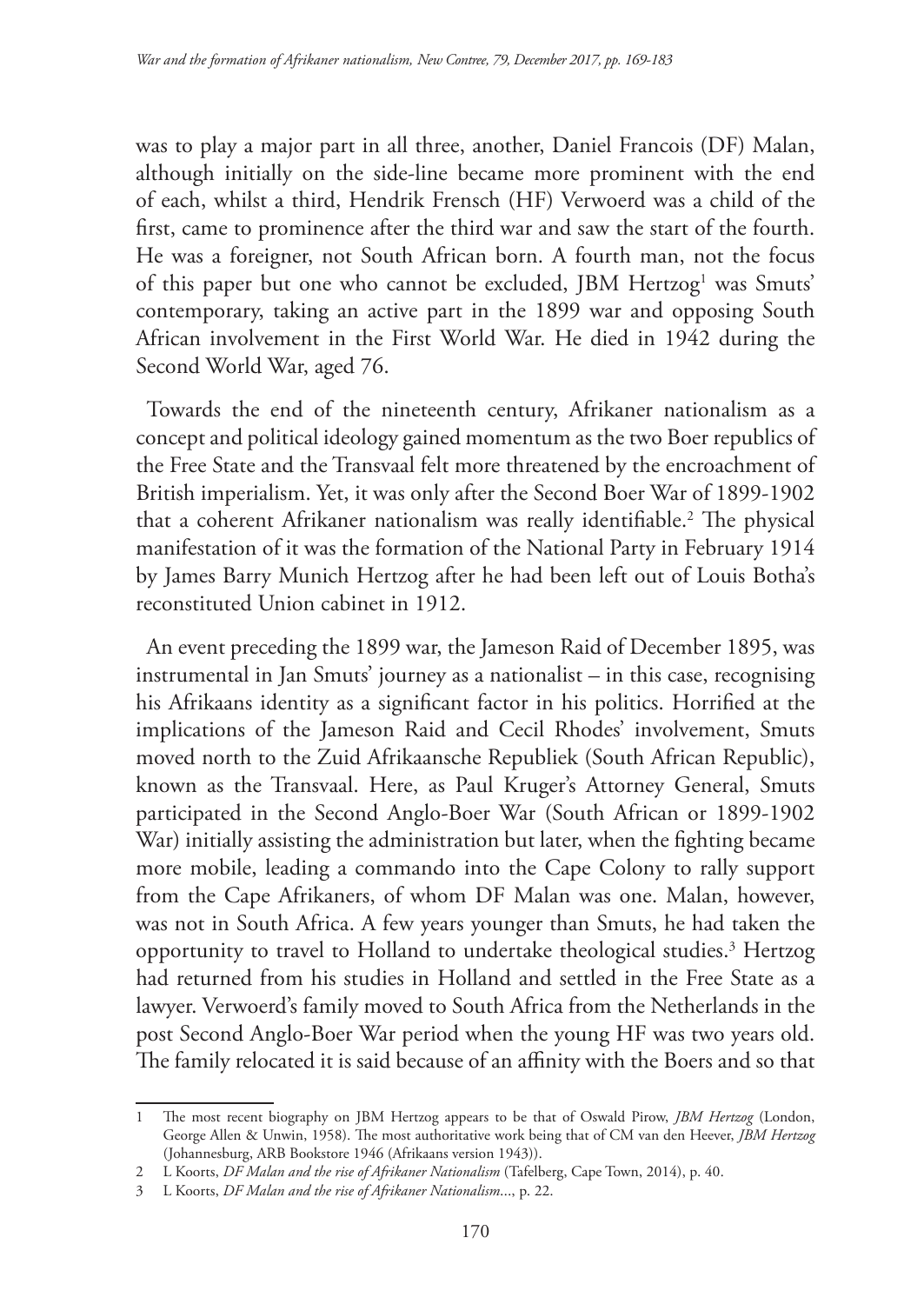Verwoerd senior could follow his desire to work as a missionary. The family initially resided in the English-dominant Cape where being in a minority, Afrikaner identity developed.4

In the year World War 1 broke out, the Verwoerd family moved to Southern Rhodesia where HF attended secondary school until 1917 when the family returned to the Union. Kenney marks the Verwoerd years in Rhodesia as a grounding for HF's Afrikaner nationalism.5 Here again, being a minority and marked as different due to language and beliefs, young HF achieved accidentally against all odds – not unlike the young Jan Smuts in Stellenbosch and DF Malan and Hertzog in Europe. All four were educated in languages not their home tongue, languages including English, Dutch, French and German. All four experienced education systems outside of their home countries, adopted or otherwise. They knew what it was like to be a minority in an alien environment.

The Verwoerd family's return to South Africa in 1917 saw them settle in Brandfort in the Free State, later to be the "prison" of Winnie Mandela in the 1960s once Nelson had been incarcerated on Robben Island (Mandela). From Brandfort, HF went to Stellenbosch where he, like Smuts, Hertzog and Malan before him, planned to study theology. Verwoerd's path took him into the fields of psychology and sociology, Smuts and Hertzog into law while only Malan ended up following his path to a religious qualification and calling. All four men were deeply influenced by their religious beliefs which consciously or not impacted on their policies as politicians and prime ministers. Of the four, the only one to regularly attend church was Malan, invariably because he was in the pulpit.

## **Education: The impact of Stellenbosch**

The four men were all graduates of Stellenbosch Victoria College, proximity being the main reason for their studying there. Hertzog graduated in 1889 with a BA, Smuts received a BA in Literature and Science in 1891, Malan obtained a BA in Music and Science in 1895, whilst Verwoerd enrolled in 1919 obtaining an MA in 1922 and completing his doctoral dissertation in 1924.<sup>6</sup> Verwoerd remained in Stellenbosch becoming an academic initially,

<sup>4</sup> H Kenney, *Verwoerd: Architect of Apartheid* (Jonathan Ball, Jeppestown, 2016), pp. 10, 59.

<sup>5</sup> H Kenney, *Verwoerd: Architect of Apartheid...,* pp. 10, 61.

<sup>6</sup> H Kenney, *Verwoerd: Architect of Apartheid...*, p. 10.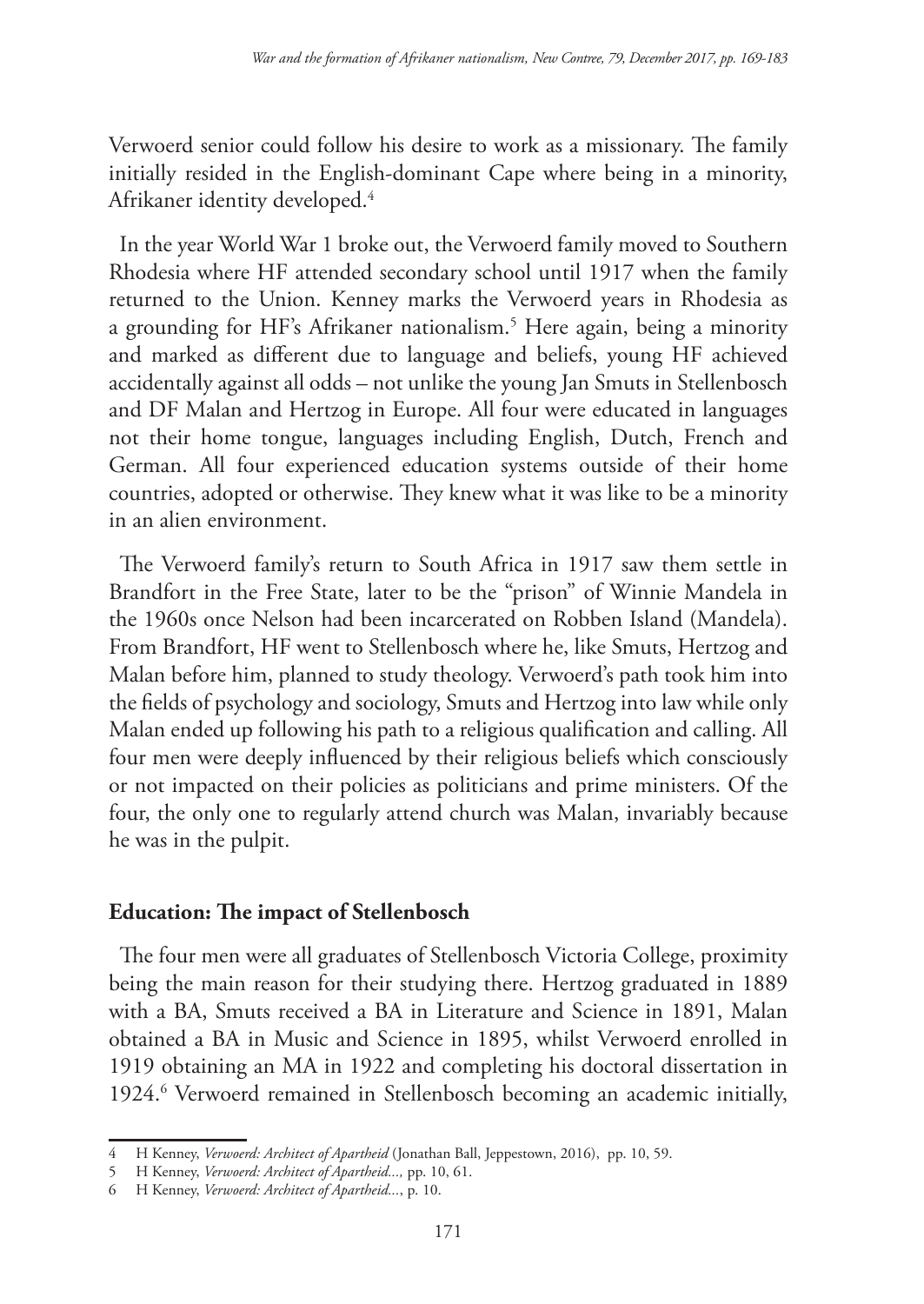in the field of psychology but later, in 1932 he became the first professor of Sociology when that subject was introduced. After their initial stint at Stellenbosch, Smuts went on to study law at Cambridge in Britain where he became the first person to complete the Tripos in one year and Malan went to Holland to study theology at Utrecht. Only Verwoerd completed his post-degree studies within South Africa following which he spent a year in Germany at Hamburg, Leipzig and Berlin, having rejected a substantial bursary funded by the Imperialist Abe Bailey to study in Oxford.7 Hertzog had gone abroad to Holland to study Law.

The main language of instruction in Stellenbosch was English, even in the Dutch Reformed Church according to Oswald Pirow.8 Despite, or in spite of, this Stellenbosch was to become the intellectual stronghold for Afrikaner nationalism. But before that, it had been one of the principal nurseries of the *taal* or language movement.<sup>9</sup> The two main white languages in southern Africa were English and Dutch, although a local derivative of the latter was to develop called Afrikaans. By 1906, moves were afoot to replace Dutch with Afrikaans as an official language, setting the Afrikaners as an independent cultural group, severing ties with the European continent and directly associating with Africa, in effect becoming a micro-nation.<sup>10</sup> Malan was strongly involved in this movement, together with others forming the *Afrikaanse Taal Vereniging* in Stellenbosch during 1906. He was also to deliver various speeches encouraging the acceptance of Afrikaans, albeit that some were delivered in Dutch.<sup>11</sup> Eventually, with Hertzog as Prime Minister, Afrikaans was accepted as one of South Africa's two official languages through Act 8 of 1925. Of the four men, the only one not to engage with supporting Afrikaans as a recognised language whilst at Stellenbosch was Hertzog.

Whilst also at Stellenbosch, both Smuts and Malan were active in the Student Union Debating Society, Smuts being instrumental in easing Malan's entry into the society in 1889.12 Verwoerd joined the Student Representative Council becoming chairman in 1923. He also participated in the various debating societies with the Debating Society being the nursery of Afrikaner nationalist ideology.13 In 1888, Smuts responded to an address by Cecil John

<sup>7</sup> H Kenney, *Verwoerd: Architect of Apartheid...*, p. 61.

<sup>8</sup> O Pirow, *JBM Hertzog...*, p. 15.

<sup>9</sup> H Kenney, *Verwoerd: Architect of Apartheid...*, p. 62; C vd Heever. 1953. *JBM Hertzog*. p. 28.

<sup>10</sup> W Maathai,*The challenge for Africa* (UK, Heinemann, 2009), p. 185.

<sup>11</sup> L Koorts, *DF Malan and the rise of Afrikaner Nationalism...*, p. 62.

<sup>12</sup> R Steyn, *Jan Smuts: Unafraid of greatness* (Jonathan Ball, Jeppestown, 2015), p. 11.

<sup>13</sup> H Kenney, *Verwoerd: Architect of Apartheid...*, p. 64.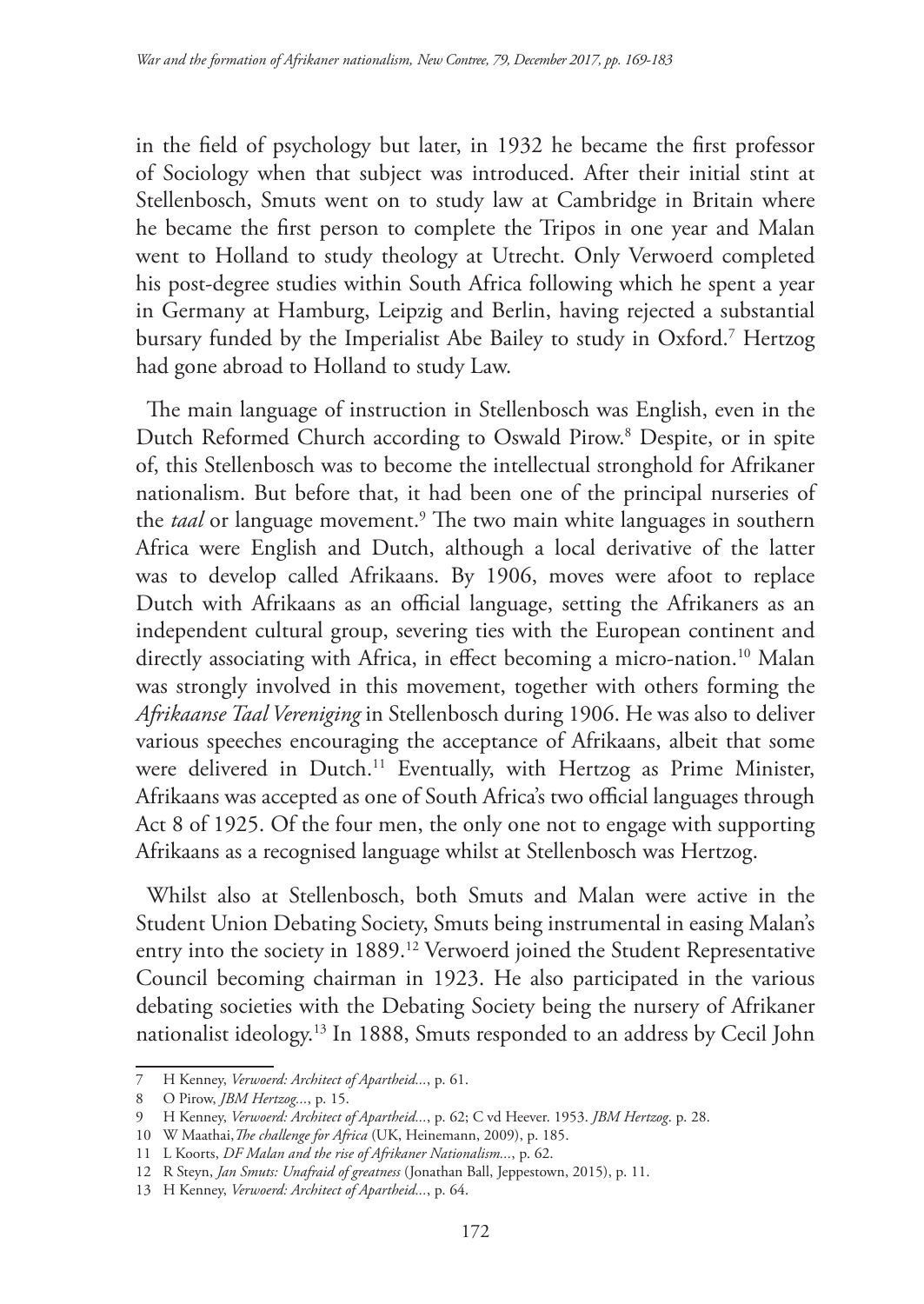Rhodes, Prime Minister of the Cape Colony, echoing the need for a United South Africa following an earlier debate calling for Afrikaans to be given equal status to English.14 Malan's first debate concerned the purchase of Cape farms by foreign syndicates and the impact this would have on the colony. It was anti-capitalist and against the importation of outside labour, which for Malan was the natural consequence of foreign ownership of the farms.<sup>15</sup>

The language issue and economic security came to the fore. For Malan and Verwoerd, the language issue was linked to Afrikaner nationalism; they were inseparable. However, for Hertzog, and indirectly Smuts, the two issues were separate. Hertzog was ambivalent towards the "patriot *taalbeweging*" (language movement) but eventually saw the Afrikaans language developing alongside a united South African nationalism in what he called a dual-stream policy – initially outside the British Empire. Smuts saw something similar – although within the British Empire. All were comfortable in both the Dutch and English languages, Smuts writing to his wife Issie and other friends in Dutch whilst all other correspondence, including government business, was in English. Hertzog's fiancé wrote to him in English despite both being Boer.<sup>16</sup> Economic security was considered on two levels: remaining within the British Empire and more locally safeguarding the white Afrikaner from the "black fear" (*swart gevaar*) in all its forms.

# **A hardening of views**

On 26 December 1895, the Jameson Raid took place. Smuts, who had left for Cambridge University, soon after completing his Stellenbosch studies, arrived back in time for this event. During his time in England, he had promoted South African Union, visualising an "Afrikaner led empire in Southern Africa stretching from Table Bay to the Zambezi" and believed the divide between Englishmen and Afrikaners to be religion.<sup>17</sup> On his return to the Cape, he joined the Afrikaner Bond which stood for Afrikaner-English unity and gave an address on the topic supporting Cecil Rhodes at the request of *Onze* Jan Hofmeyer in Kimberley in October. Despite having been warned by Olive Schreiner not to trust Rhodes,<sup>18</sup> Smuts saw the latter's involvement in the

<sup>14</sup> R Steyn, *Jan Smuts: Unafraid of greatness...*, p. 11

<sup>15</sup> L Koorts, *DF Malan and the rise of Afrikaner Nationalism...*, p. 12.

<sup>16</sup> O Pirow, *JBM Hertzog*..., pp. 15-16.

<sup>17</sup> R Steyn, *Jan Smuts: Unafraid of greatness..,*, p. 14.

<sup>18</sup> R Steyn, *Jan Smuts: Unafraid of greatness...*, p. 17.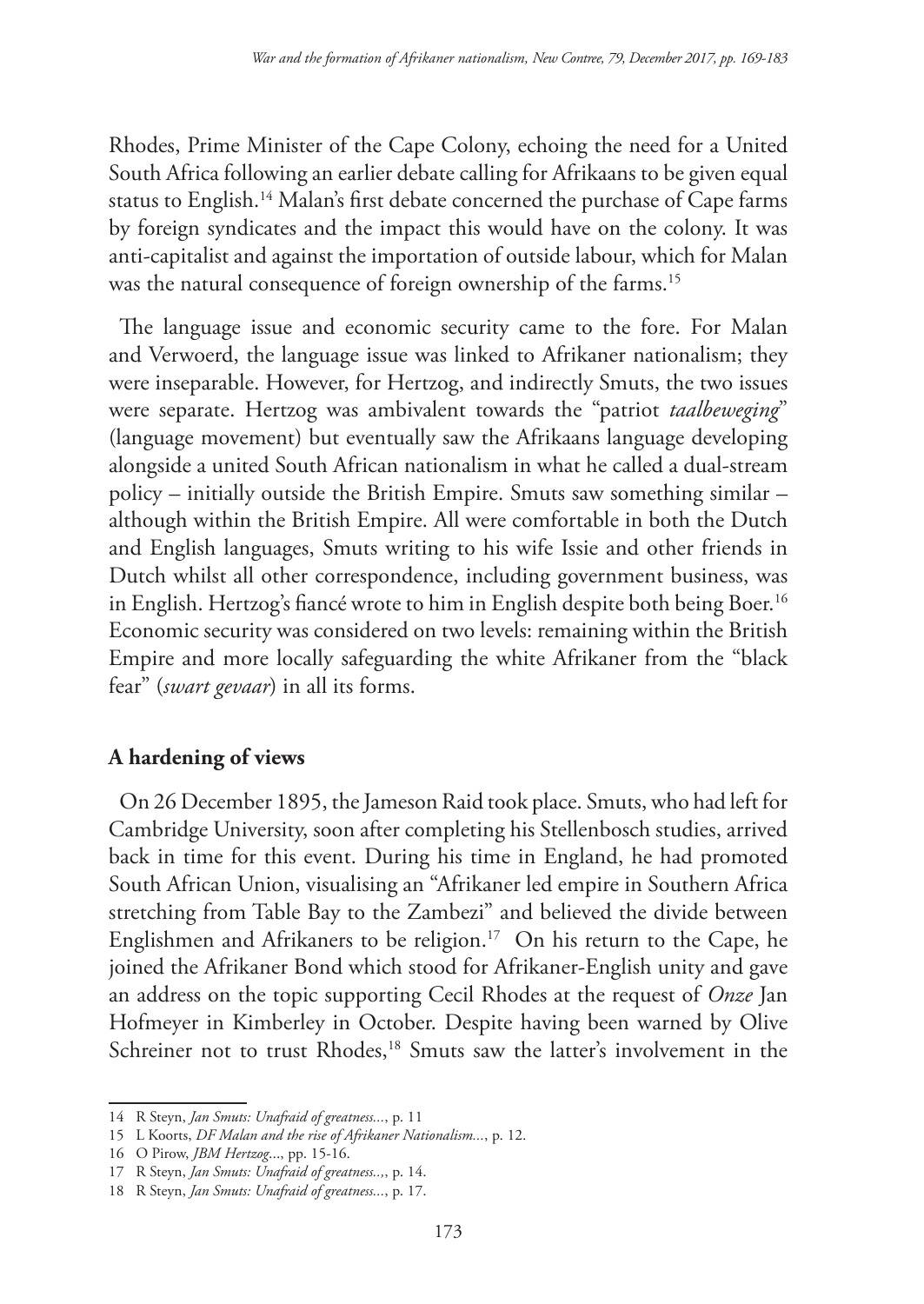raid as such a betrayal that Smuts renounced his British citizenship, and left the Cape for the Transvaal soon becoming Attorney General in the Kruger Government where he worked to stamp out corruption.

Malan was just finishing at Stellenbosch in 1895. In his debate earlier that year, his "characterisation of the Afrikaners was ambiguous". He appealed to the members of his audience as members of the same nation "whether this country be our adopted country, or our native land".19 However, the raid moved Malan to a more pro-Afrikaner position, sympathising with the Transvaal. He had always distrusted Rhodes and this betrayal of the "settled white population" was far-reaching. It led to divides between the English and Afrikaans/Dutch speaking peoples, who until that time had seen very little difference between themselves. After completing his studies in Stellenbosch where his debating contributions tended to have an economic focus, Malan moved to Europe in September 1900 to continue his theological studies in Utrecht as the Second Anglo-Boer War raged on. Smuts, at this time, was finding his way into the military to lead a raid into the Cape Colony. Hertzog too, assumed a military role in the 1899 war, siding with the Boers in the Free State. Although not supporting the Afrikaans language specifically, being more comfortable with Dutch, he was a strong supporter of Afrikaners whom he felt should not be swamped by the English. He had arrived at his position from a more scientific legalistic approach which was closer to Malan's economic arguments than Smuts'.20

The 1899-1902 war brought Smuts and General Louis Botha together, a relationship which became a friendship and political partnership which lasted until Botha's death in August 1919. In 1904 the two men formed the Het Volk Party which stood for an end to restrictions on the Dutch language, the advancement of self-government, a halt to Chinese labour and to improve relations with the English.<sup>21</sup> The formation of the party and its manifesto was in direct response to British High Commissioner Lord Milner's attempts to anglicise the old Transvaal Republic. Smuts' concern at the "growing power of foreign capital" in the region eventually led him to push for union between the four colonies. This was finally achieved in 1909 when the Act of Union was passed authorising the Union to come into being on 31 May 1910.

<sup>19</sup> As in DFM 1/1/108, DF Malan, *Eerste debat*, quoted by Koorts, p. 12.

<sup>20</sup> CM van den Heever, *JBM Hertzog...,* pp. 27, 32.

<sup>21</sup> R Steyn, *Jan Smuts: Unafraid of greatness...*, p. 45.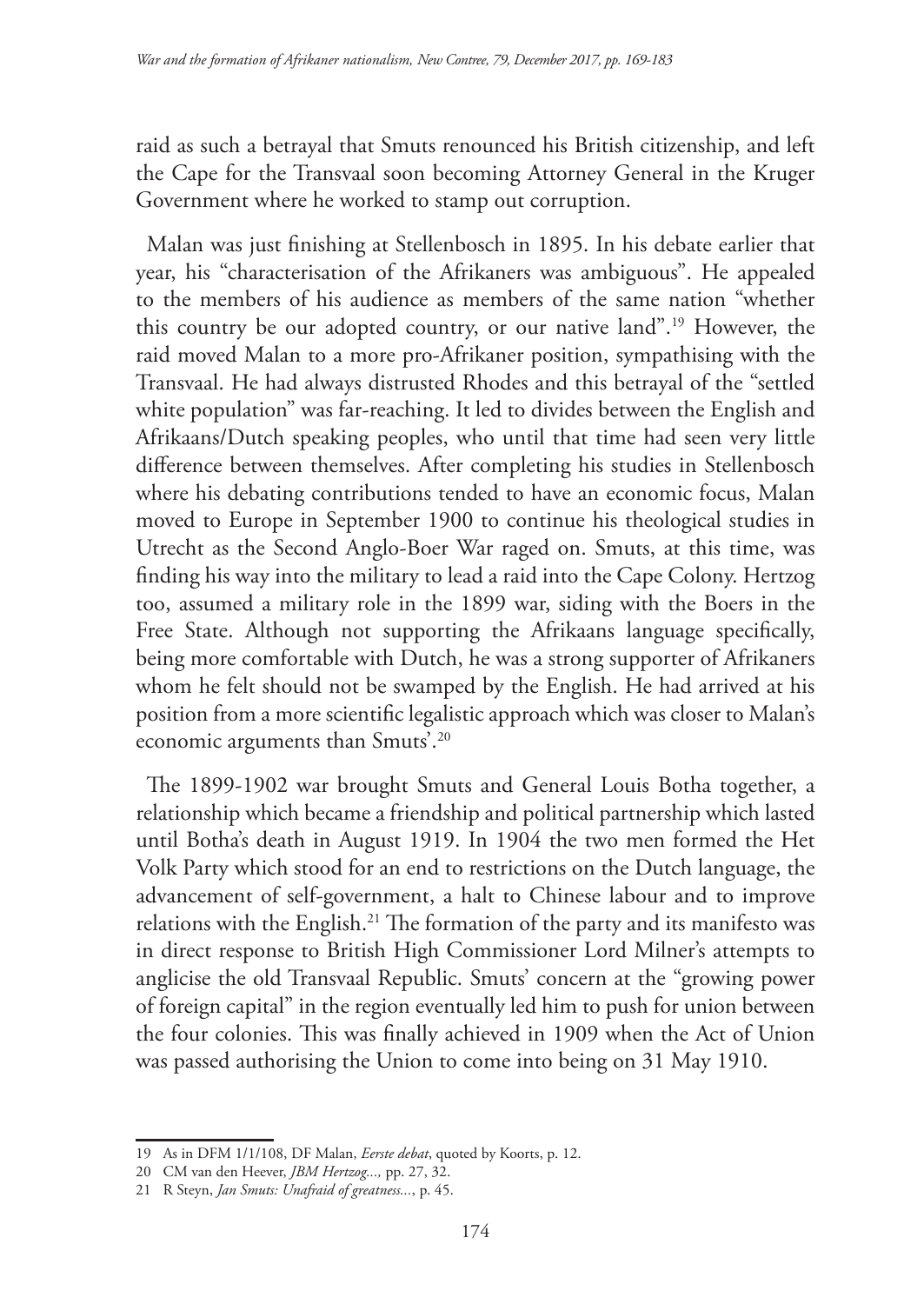The years of the Union and its involvement in the two World Wars was to see a defining of Afrikaner nationalisms and a struggle between them which continued to evolve after the introduction of the Apartheid policy in 1948. Initially the struggle was between the ideas epitomised by Smuts and Hertzog, soon followed by a clash between Hertzog and Malan and then between Malan and Verwoerd. Whilst Smuts (Botha) and Hertzog tended to regard South Africa as a whole, the ideological struggle between the nationalist leaders was initially regional, in the main Cape vs Transvaal or Free State. It was Verwoerd's move from the Cape to the Transvaal in support of JG Strijdom's Afrikaner nationalism which wrought a change and hardening of attitudes.<sup>22</sup> The impact of the two World Wars and South Africa's involvement, supporting the British Empire, exacerbated and emphasised the differences in ideologies often causing ructions in areas where reconciliation had been progressed. The situations Smuts, Hertzog, Malan and Verwoerd found themselves in during these years determined their individual responses to the issue of Afrikaner nationalism and in their leadership capacities influenced the stand their respective political parties took on the matter.

## **Protectionism**

One of the significant factors which led to a clarification of what Afrikaner nationalism meant for each of the four men concerned protectionism. For Smuts, as noted earlier, the formation of Het Volk in 1904 was to prevent the influence of foreign investment and settlement on the peoples of South Africa. In particular, this was the protection of the white communities although he was to argue that allowing other cultural groups into the area would increase the challenge of finding solutions to the already complex colour issues South Africa was facing. Malan's protectionism focused on economics and protection of the poor white specifically, whilst Verwoerd strove to protect the position of the white Afrikaner in a world which was becoming more complex and integrated.

The challenge in protecting the white communities within southern Africa and later the Union in effect became one of finding common ground between English- and Afrikaans-speakers. The unity between the language groups had been eroded in the years before the Jameson Raid and destroyed by the 1899 war. Finding common ground and ways to reconcile the two groups drove Smuts and Botha in their endeavours. Economics and the subsequent

<sup>22</sup> H Kenney, *Verwoerd: Architect of Apartheid...*, pp. 12-13.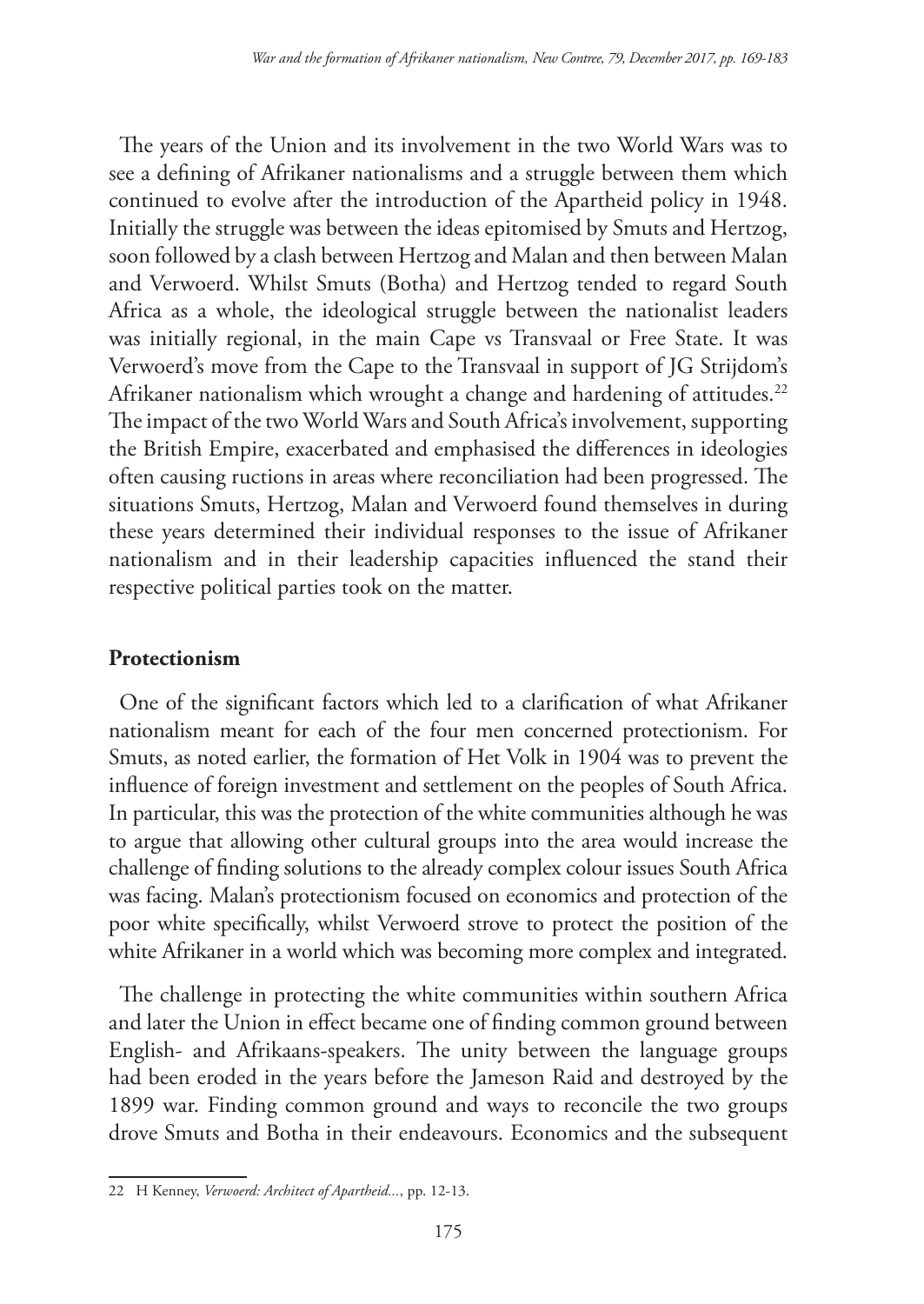inequalities suffered by the white Afrikaner as a minority group which was struggling to preserve its identity proved the greatest challenge and resulted in the two Het Volk leaders amending many of their plans so that they could remain in power, particularly once the party renamed itself the South Africa Party (SAP) and won the 1907 general election. For Malan, not being in power, defending the rights and fighting to improve the position of the poor white Afrikaner was easier and more straightforward; evidenced in the nature of the newspaper articles he contributed and the later editorials he wrote as head of *De Burger*. He believed that in uncertain times, economic and cultural protections were necessary. He saw "the *uitlanders* (foreigners) in the Transvaal as an ominous warning of things to come".23 This had been reinforced following his ordination as a Dutch Reformed Minister on 29 July 1905. The role brought him into contact with the poor Afrikaner in the Cape and strengthened his position on Afrikaner nationalism and protectionism.<sup>24</sup>

Malan's nationalism around protecting the poor white Afrikaner was closely linked with language. In 1896, he wrote in the Union Debating Society Journal that "No tie binds a nation so firmly to its own traditions as the study of its history … The other and equally important factor in the preservation of the nationality is the preservation of the language". This statement divided him from the SA League which although it stood for the promotion of the Afrikaans language was pro-Britain.25 In line with this thinking around "cultural pluralism", his preference had been for a federation of the colonies where each would be separate but together as opposed to union where everything was brought together.<sup>26</sup> Malan further saw a clear link between patriotism and religion, a philosophy which was strong in Utrecht in the late 19th century.27 This did not mean that he believed religion should influence politics. Despite being linked, they had their own remits.<sup>28</sup>

Due to Malan's emphasis on the poor white Afrikaner, Smuts and Botha were forced to reconsider some of their policies. This became a political divide when Malan joined the National Party formed by Hertzog in February 1914. Hertzog's formation of the National Party resulted from his split with Botha in 1912 when the latter left him, Hertzog, out of a reshuffled cabinet

<sup>23</sup> L Koorts, *DF Malan and the rise of Afrikaner Nationalism...*, p. 13.

<sup>24</sup> L Koorts, *DF Malan and the rise of Afrikaner Nationalism...*, p. 53.

<sup>25</sup> L Koorts, *DF Malan and the rise of Afrikaner Nationalism...*, p. 18.

<sup>26</sup> L Koorts, *DF Malan and the rise of Afrikaner Nationalism...*, p. 45.

<sup>27</sup> L Koorts, *DF Malan and the rise of Afrikaner Nationalism...*, p. 15.

<sup>28</sup> L Koorts, *DF Malan and the rise of Afrikaner Nationalism...*, pp. 38-40.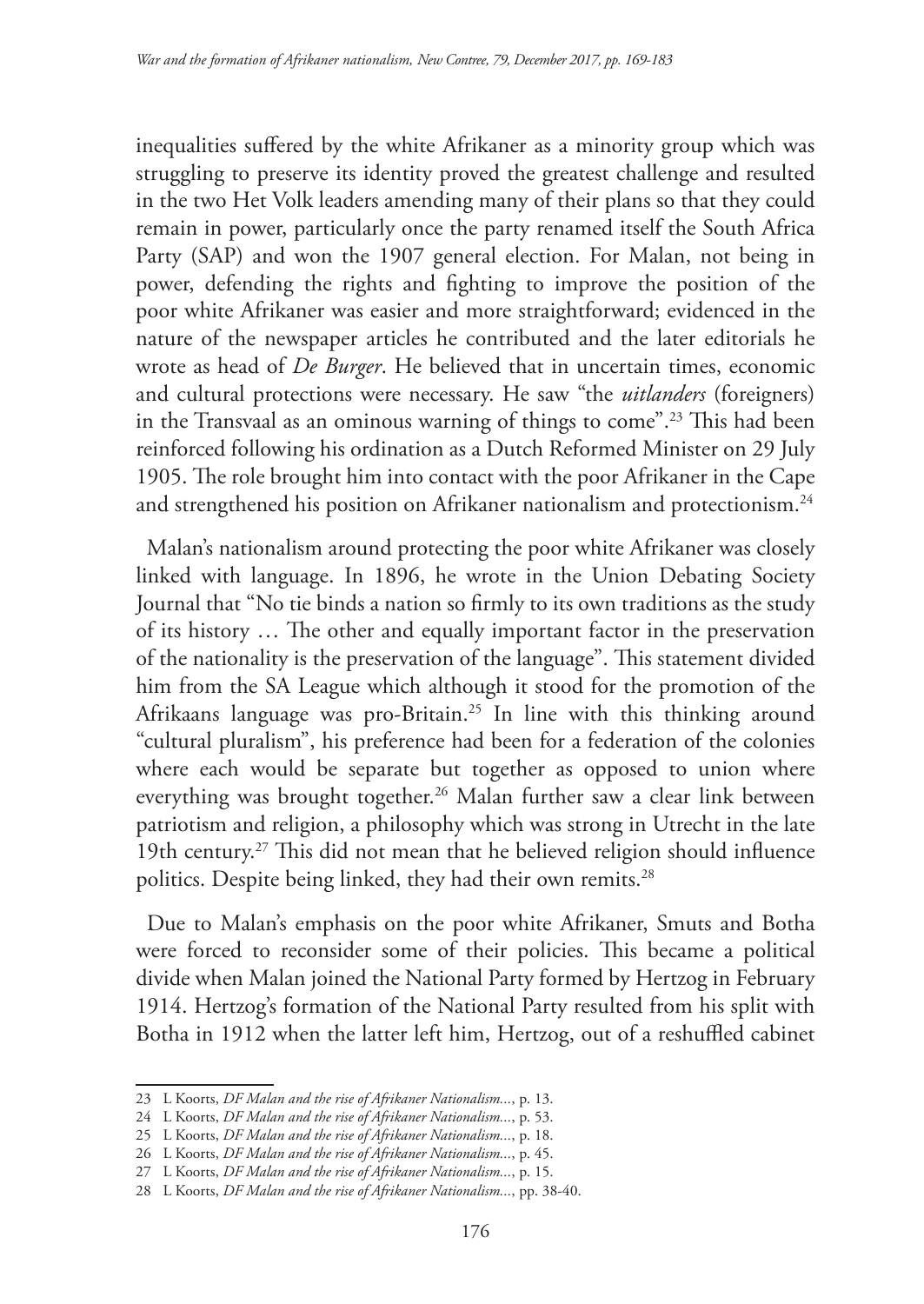due to his outspokenness against SAP policies and the SAP's support of the British Empire. Although Hertzog formed the National Party, he was not an Afrikaner nationalist in the same way Malan and Verwoerd were. This was noticeable in Hertzog's decision to form the Pact or Fusion Government with Smuts' South African Party in 1934 to deal with the economic crisis brought about by the Great Depression and remaining on the Gold Standard. Hertzog conceded forcing a republic outside the British empire and commonwealth, as obtaining the Empire's recognition of the Balfour Declaration of 1926 which acknowledged that each of the dominions was autonomous in its own right and could determine its future involvement if Britain went to war.<sup>29</sup> For Hertzog, South Africa had consolidated its position in the world, reinforced in 1931 with the Statute of Westminster which allowed the dominions authority over their own legislation. Smuts was satisfied as the Union remained within the British Empire.

A year before the Balfour Declaration, in 1925 Afrikaans replaced Dutch and was finally recognised as one of the two official languages in South Africa. This was achieved with Hertzog as Prime Minister. For Hertzog recognition of Afrikaans as an official language was more for political expediency than a belief in the importance of the language. Pressure by his 'Young Turks' – Malan et al – had led to changes in the constitution to bring about the language change.30 Hertzog's alliance with Smuts' South Africa Party (SAP) in 1932 to deal with the impact of the Great Depression led Malan to demonstrate his adherence to Afrikaner nationalism and support of the Afrikaner and poor white by redefining the National Party.<sup>31</sup>

A year after the Balfour Declaration, 1927, the flag issue helped cement the divide between Empire and non-Empire supporters. Malan preached unity between English and Afrikaans in order to achieve his purpose: to rid the country of the Union Jack which excluded Afrikaners. He wanted a flag which was "not connected with the past so that the two sections of the [white] people are united in a common nationhood, a common national feeling …".32 A flag was important, "it is not a mere cloth … it is the repository of national sentiment ... For a flag a nation can live ...".<sup>33</sup> Smuts opposed the Bill until the Governor General was called in to mediate with the result that the Union

<sup>29</sup> L Koorts, *DF Malan and the rise of Afrikaner Nationalism...*, pp. 240-241.

<sup>30</sup> L Koorts, *DF Malan and the rise of Afrikaner Nationalism...*, p. 214.

<sup>31</sup> L Koorts, *DF Malan and the rise of Afrikaner Nationalism...*, pp. 247-302.

<sup>32</sup> L Koorts, *DF Malan and the rise of Afrikaner Nationalism...*, p. 224.

<sup>33</sup> L Koorts, *DF Malan and the rise of Afrikaner Nationalism...*, p. 212.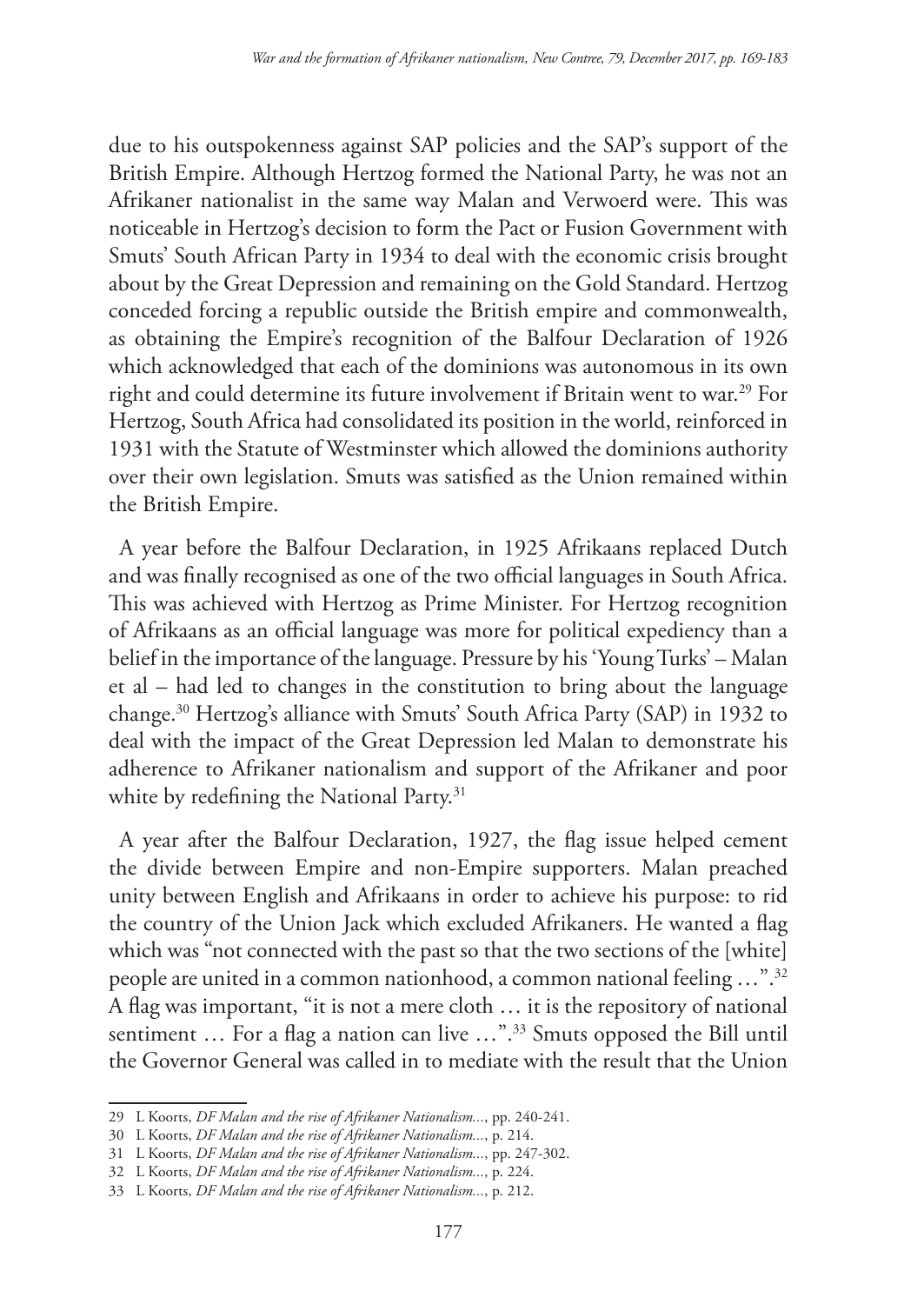Jack was superimposed with along with the two Boer Republic flags on the orange, white and blue of Jan van Riebeek's tricolour flag.<sup>34</sup>

The split in the National Party and Hertzog's eventual side-lining by his previous supporters, led to open power struggled amongst the Afrikaner nationalists especially once Verwoerd decided in 1936 to leave the security of a university post for an uncertain life in politics.<sup>35</sup> This was reinforced by his move to the Transvaal where he contributed to the power balance of the National Party eventually moving away from the more liberal Cape. In 1936, Verwoerd became editor of *Die Transvaler*, an Afrikaner nationalist paper set up to counteract *De Burger* which Malan had edited for six years since its founding on 26 July 1915.<sup>36</sup> Smuts, Malan and Verwoerd started their political careers as newspaper correspondents, the latter two editing newspapers. Writing articles allowed the authors an opportunity to clarify their thinking around issues, whilst putting their broad views across to the public. Verwoerd had his platform: "If someone has to be unemployed, a white man or a native, it is best in the current circumstances and with the existing differences and in living standards more economical for the nation that the native should be unemployed".<sup>37</sup> Verwoerd, as Malan a generation before,<sup>38</sup> had been horrified to discover that poor whites were living amongst coloureds in the same house. The subsequent 1932 Carnegie report into the poor white provided the opportunity for him to launch politically which he did in 1934 at the *NGK-Volkskongres* where he was the main speaker and pressured the United Party (Hertzog's NP and Smuts' SAP) to form the Department of Social Welfare to address the issue.<sup>39</sup> Three years later, on 1 October 1937, in the first editorial for the new *Transvaler* he wrote: "*Die Transvaler* comes with a calling. It comes to serve the *volk* [nation], to make the sound of true and exalted [*verhewe*] nationalism reverberate as far as the voice can reach. Its inspiration will flow from this calling, the struggle will determine its character (translation)".40 Verwoerd had set his course while the split in the ranks of Afrikaner nationalism marked the arrival of the third phase which was more inward looking and less conciliatory to other groups.

`

<sup>34</sup> R Steyn, *Jan Smuts: Unafraid of greatness...*, p. 113.

<sup>35</sup> H Kenney, *Verwoerd: Architect of Apartheid...*, p. 73.

<sup>36</sup> H Kenney, *Verwoerd: Architect of Apartheid...*, p. 85.

<sup>37</sup> Giliomee in H Kenney, *Verwoerd: Architect of Apartheid...*, p. 11.

<sup>38</sup> L Koorts, *DF Malan and the rise of Afrikaner Nationalism...,* p. 101.

<sup>39</sup> H Kenney, *Verwoerd: Architect of Apartheid...*, p. 8.

<sup>40</sup> H Kenney, *Verwoerd: Architect of Apartheid...*, p. 13.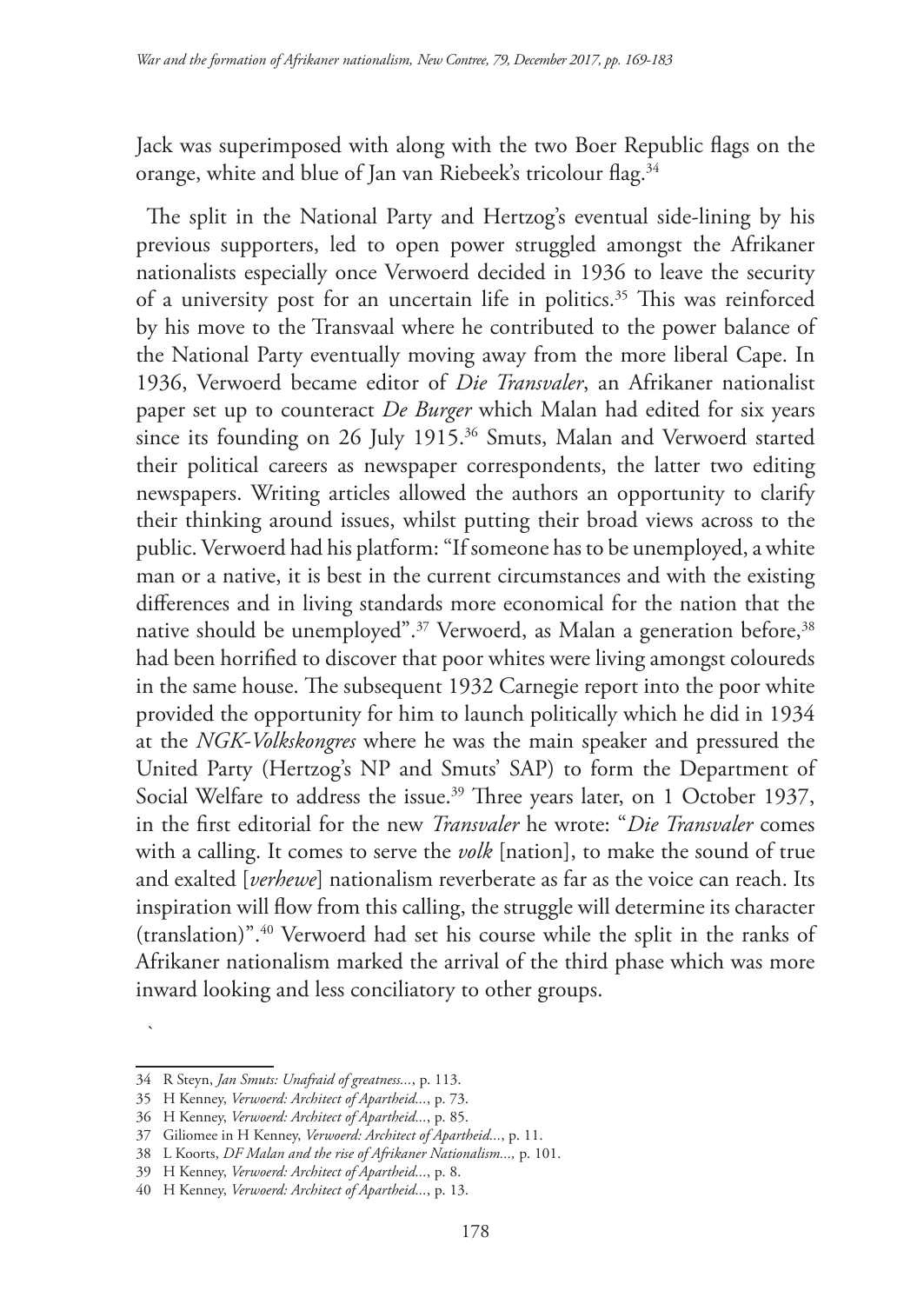## **Defining the Afrikaner**

Smuts and Hertzog had started the process of forming a South African identity by defining the global position: South Africa as a nation. Malan consolidated South Africa's independence and identity as a state within the British Empire with the policy of Apartheid, while Verwoerd focused on the national, ensuring the protection of the white Afrikaans community through segregation and job preservation. The last could not effectively be achieved until the other two aspects had been dealt with. The first took until the 1930s to achieve, the second by default after the Second World War, not least because the majority of the United Party took their eye off the election ball. The third dominated from the 1950s notably after Malan's replacement by Hans Strijdom as leader of the National Party.

The reconfiguration of the National Party in the 1930s in response to Hertzog joining with Smuts resulted in moves which openly promoted the Afrikaner over other resident groups, such as the Jews, coloureds and Indians. Until the 1929 election, the National Party had been reliant on Frederic Hugh Page Creswell's Labour Party to boost its anti-black labour policies. However, when Smuts backed a confederation of Africa, "a great African Dominion stretching unbroken throughout Africa", he played into the "black fear" or *swart gevaar* feeling within the white voting population allowing Hertzog to win a majority no longer reliant on the English-dominant Labour Party.<sup>41</sup> The next step was the 1931 Quota Bill to restrict the number of Jews entering the Union. Whilst Smuts was touring outside of South Africa most of his SAP supported the NP, but on his return in time for the third division, the SAP stood unanimously against it. This was to play out in the years following Hitler's rise to power in Germany. By the outbreak of World War 2, the National Party was firmly anti-Jewish in its stance.

With the recognition of dominion autonomy through the Statute of Westminster in 1931 and the South Africa Status Act in 1934, the path was laid for the removal of black votes from the common voters' role. Blacks were allowed to elect three representatives to the House of Assembly. This was sanctioned in 1936; Smuts sacrificing internal policy to ensure South Africa remained in the Empire.<sup>42</sup> This move was a reversal of the party position in the 1920s when the Nationalists had appealed for the coloured vote. Hertzog

<sup>41</sup> R Steyn, *Jan Smuts: Unafraid of greatness...*, p. 117.

<sup>42</sup> R Steyn, *Jan Smuts: Unafraid of greatness...*, p. 128.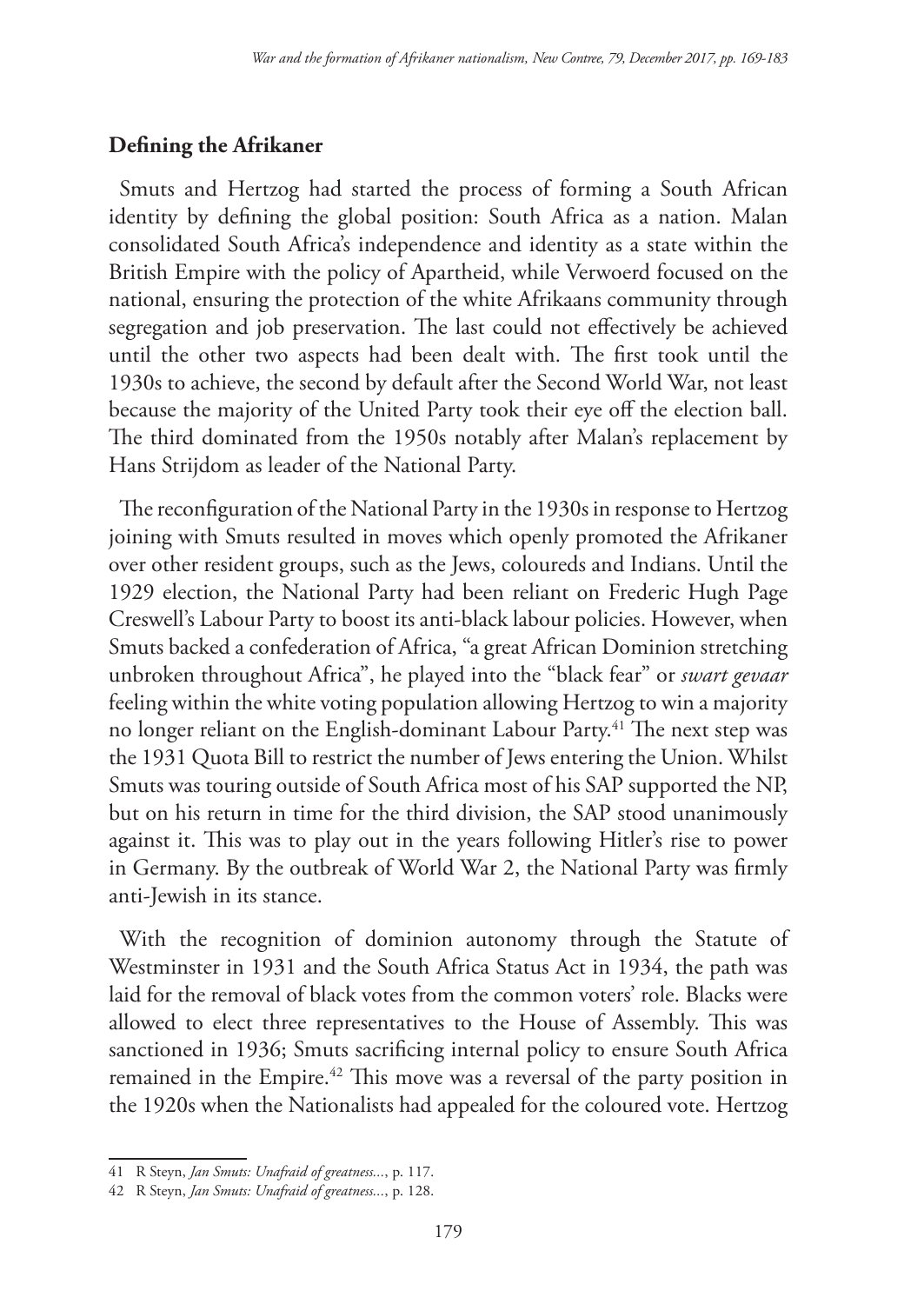justified the move by nothing that in the field of economics and politics, "coloureds had reached a level of civilisation that placed them on an equal footing with whites". The social sphere was different.<sup>43</sup> The first steps towards complete segregation had been taken.

World War Two ostensibly saw a truce between the parties although Smuts had announced to British Prime Minister Winston Spencer Churchill that he was prepared to go to war within the Union if the Nationalists persisted in their attempt to pull South Africa out of the Empire. However, by the end of the war, swords were drawn, particularly as Hertzog was no longer in the picture. In 1946 following pressure to alleviate the poor white problem, the government was forced to conduct an enquiry which led to the Fagan Report recommending a relaxation of influx control of black Africans to urban areas. In response, the National Party initiated the Sauer Commission in 1947 which suggested the opposite. These two positions became the basis on which the 1948 election was fought, the Nationalists naming their policy *Apartheid*.

The policy of Apartheid was built on the "black fear" which Hertzog had brought to the fore in 1929. Economic conditions in South Africa kept black wages low and conditions in the townships insufficient to cope with the everincreasing numbers who moved to the towns in search of a better life than on the farms. Poor conditions led to strikes such as that by the mineworkers in 1946/7 which was supressed by the police. Incidents such as this reinforced the "black fear" and the need for whites to stand together. For Verwoerd, playing a more prominent political role, it meant protecting the Afrikaner by implementing more restrictive measures to safeguard the poorer Afrikaner from social degradation (Kenney p. 108). However, the fact that South Africa had a majority black population could not be ignored. Verwoerd's response was one of trusteeship. "A people had institutions peculiarly suited to itself, not readily transferable to others. Just as Nazism may well have suited the Germans, and Voortrekker democracy definitely suited the Afrikaners so the black man's destiny was a tribal one".<sup>44</sup> Kenney continues "that if he (the black man) rejected the tribe" he could never be anything but an "imitation Englishman". By implication, if the Afrikaner rejected the democracy of the Voortrekker, he became an imitation Englishman. The white Afrikaner therefore had to retain an element of difference to the white Englishman.

<sup>43</sup> L Koorts, *DF Malan and the rise of Afrikaner Nationalism...*, p. 188.

<sup>44</sup> H Kenney, *Verwoerd: Architect of Apartheid...*, p. 109.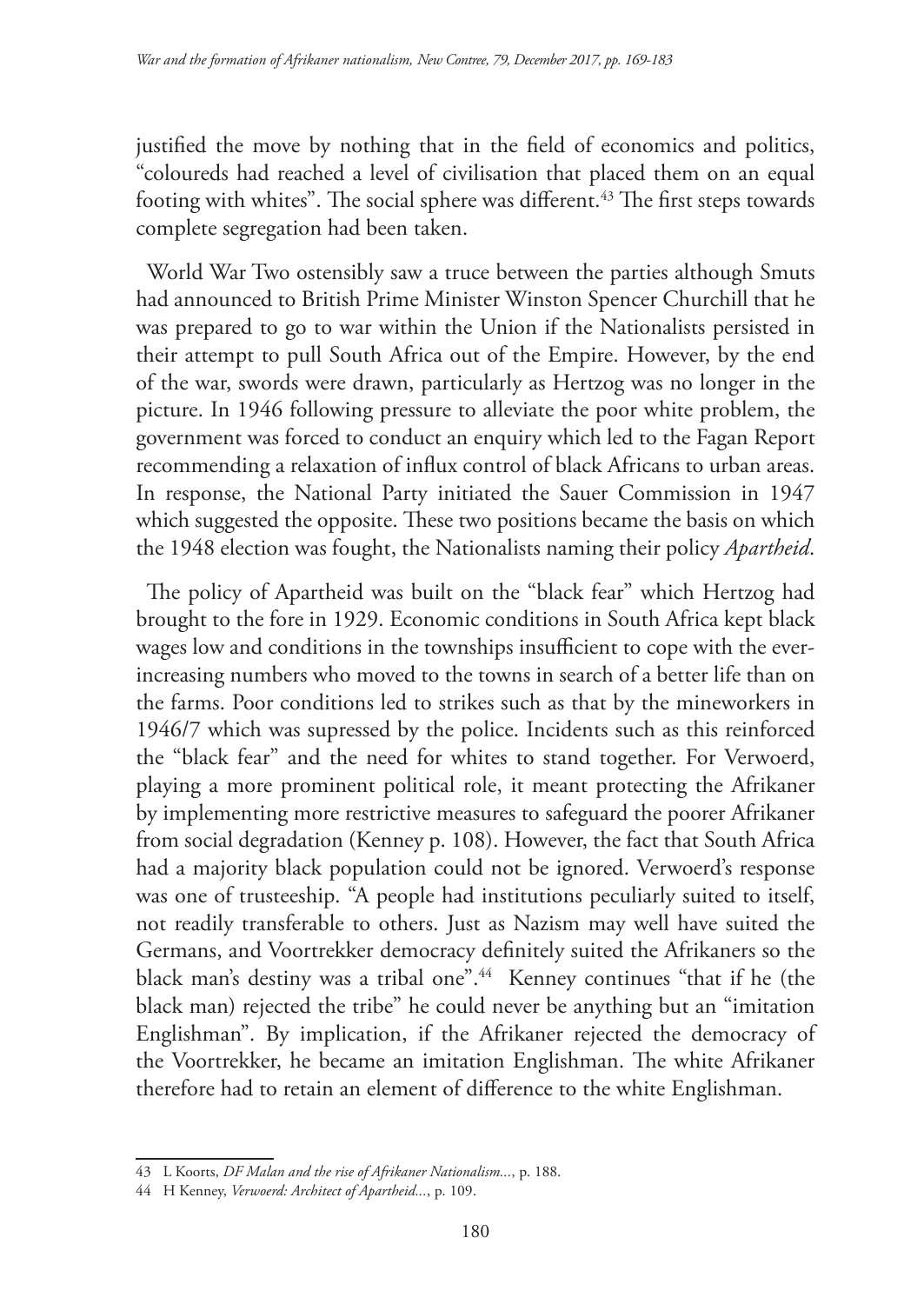## **Reality politics**

The issue of granting women the vote was an example of reality politics. From his early days as a Dutch Reformed Minister, Malan recognised the role women played in supporting the him to "ease the poverty of his poorest congregants" and had been made aware of the schools in Graaff Reinet not teaching in the home language of their majority student body. At this stage, "language, nationalism and religion were inseparable".45 Despite this, Nationalists remained motivated by their fear of the traditional perception of women, with the result that Malan in 1923 voted against granting women a political say. A year after the Bill's defeat, however, Malan was calling for "women to become politically organised and to join women's parties in order to strengthen the National Party as a whole".<sup>46</sup> His change of stance had been influenced by the women in his immediate family – his step-mother having been involved in establishing women's parties in the early 1920s following the Transvaal's lead post the 1914 rebellion.47 Hertzog had refused to support women getting the vote in 1922 doubting their voice "would benefit the broader community and he bemoaned the loosening of family bonds". Giving women the vote "did not accord with a woman's calling as a mother and with her position in the family".<sup>48</sup> Despite this stance, Hertzog supported the advancement and equality of women. For him, granting women the vote would lead to universal suffrage, which would result in blacks and coloureds, male and female, being allowed a political say.49 The slippery slope had to be avoided.

Smuts, in contrast, had supported female suffrage "emphasising that women were more cautious than men". Few women had entered the political arena and when they did, it was "to backroom party-work in a supportive role rather than a leadership one".<sup>50</sup> This was despite the three leaders under discussion being supported by strong, independent women. Malan was initially supported by his step-mother, then both his wives, Mattie and Maria.<sup>51</sup> Smuts and Verwoerd had met their future wives, Issie and Bettie respectively, in Stellenbosch. For Smuts and Verwoerd, home provided a "refuge from the vigorous and often strenuous activities of family life".52 "Women performed

<sup>45</sup> L Koorts, *DF Malan and the rise of Afrikaner Nationalism...*, p. 98.

<sup>46</sup> L Koorts, *DF Malan and the rise of Afrikaner Nationalism...*, p. 190.

<sup>47</sup> L Koorts, *DF Malan and the rise of Afrikaner Nationalism...*, p. 190.

<sup>48</sup> L Koorts, *DF Malan and the rise of Afrikaner Nationalism...*, p. 189.

<sup>49</sup> L Koorts, *DF Malan and the rise of Afrikaner Nationalism...*, p. 189.

<sup>50</sup> C Walker, *Women and resistance in southern Africa to 1945* (Cape Town, New Africa Books, 1990), p. 340.

<sup>51</sup> L Koorts, *DF Malan and the rise of Afrikaner Nationalism...*, pp. 314-315.

<sup>52</sup> H Kenney, *Verwoerd: Architect of Apartheid...*, p. 64.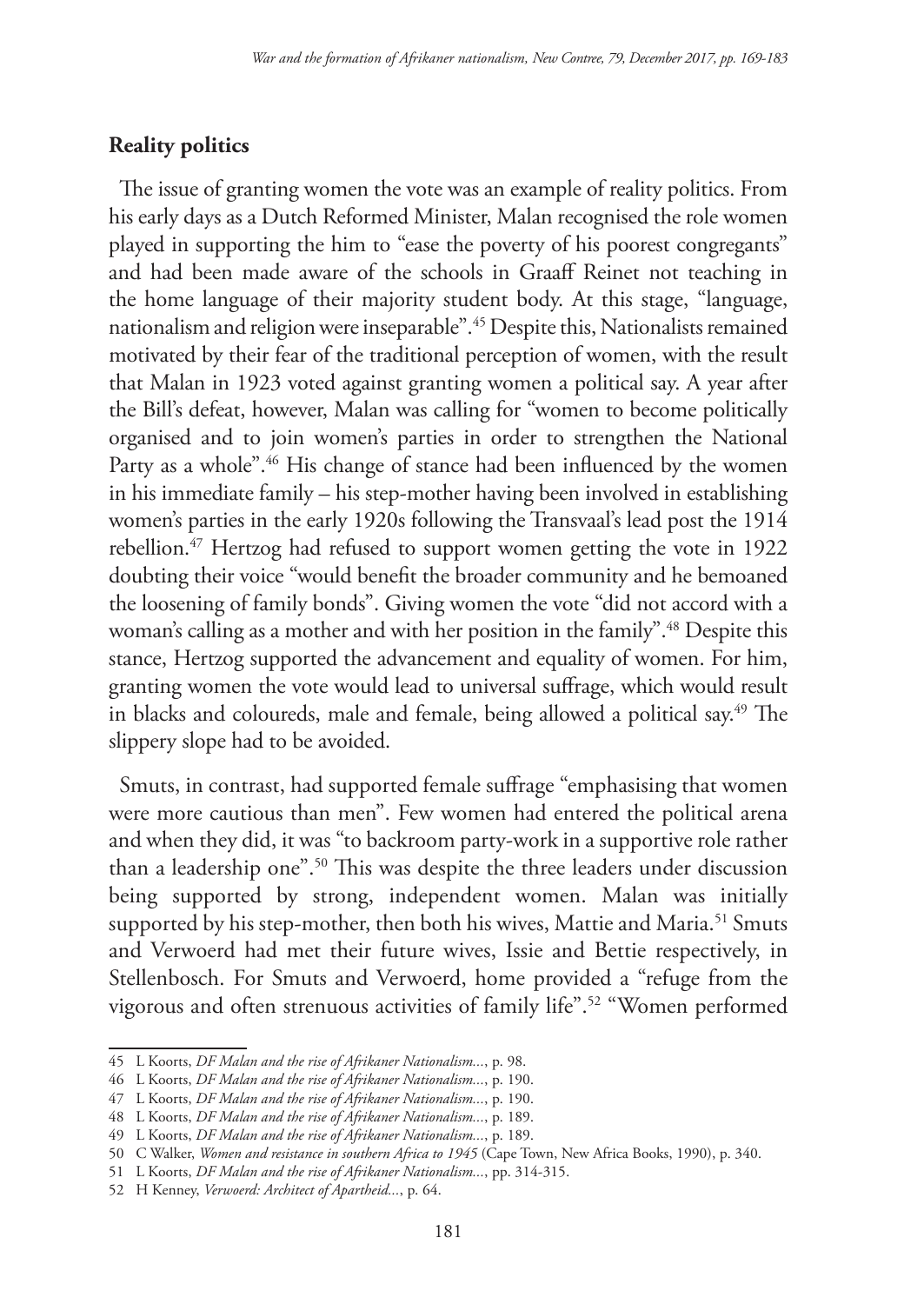their humane and domestic tasks with warmth and cheerfulness and were ever ready to listen with intelligent solicitude to the problems which men faced in the great battle of life".53 Both men had large families and, of the wives, the only one to be politically active was Maria.

By the mid-1920s the National Party leadership had changed its mind: "We need the help of the national-minded woman. There is no one better than she to build our young and growing nation on the firm foundations of honesty, justice, loyalty and true patriotism, and to protect it from the dangers that threaten us".54 Political expediency drove National Party support of women getting the franchise in 1930.

Giving women the vote helped with achieving other nationalist aims. If South Africa was to become a republic, within or outside the Empire, the English speakers and Hertzog's more moderate followers had to support the National Party. This meant politicians had to adapt their positions. From initially only seeking to protect Afrikaner nationalism, Verwoerd had moved to a position closer to that of Hertzog. The English had to be included, but as a junior partner.55 Verwoerd's opportunity came as a result of decisions taken by Malan, who appeared to follow in the footsteps of Smuts and Hertzog, after visits to England.<sup>56</sup> Attending the Imperial meetings in 1949, where India was allowed to remain in the Commonwealth, as the Empire was now called, and be a republic, Malan thought it would be in South Africa's interests to remain in the Commonwealth when it became a republic. It would help with containing the threat of communism which he feared and which, in 1948, he had said South Africa would fight even if it came to war. The 1948 election had brought English and Afrikaans together on Afrikaner terms, but some Afrikaner nationalists were not satisfied with South Africa remaining a republic within the Commonwealth. They wanted a complete break from Britain. This would take another twelve years to achieve.

While Malan was struggling with Strijdom over the leadership of the party, Verwoerd remained in the background having been left out of the 1948 cabinet. In 1951, a member of the cabinet, he ostensibly set up a "Republiekeinse Strewesbond" (RSB, Republican Quest Group) to ensure that the idea of a

<sup>53</sup> R Steyn, *Jan Smuts: Unafraid of greatness...*, p. 185.

<sup>54</sup> L Koorts, *DF Malan and the rise of Afrikaner Nationalism...*, p. 191

<sup>55</sup> H Kenney, *Verwoerd: Architect of Apartheid...*, p. 111.

<sup>56</sup> L Koorts, *DF Malan and the rise of Afrikaner Nationalism...*, p. 382.